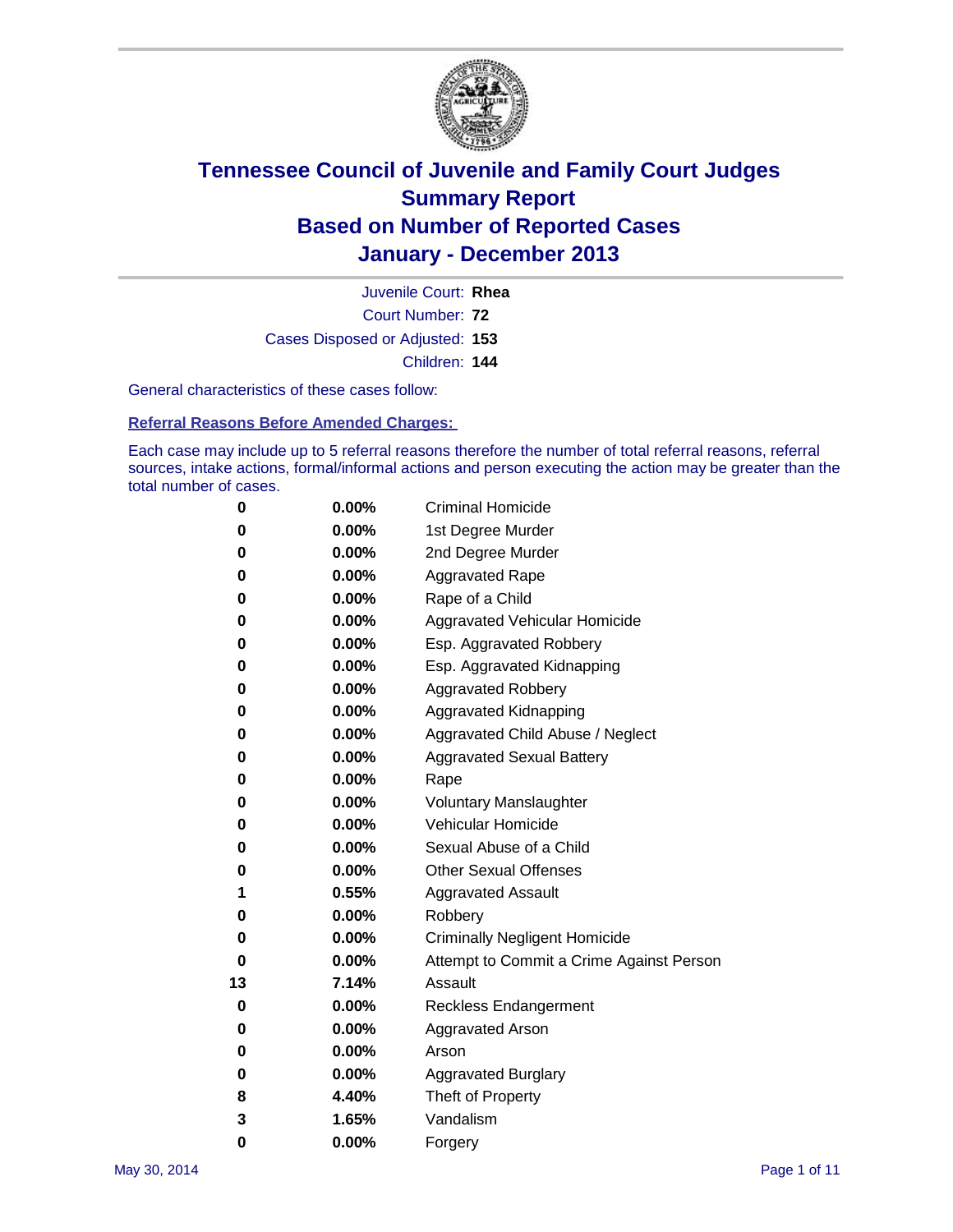

Court Number: **72** Juvenile Court: **Rhea** Cases Disposed or Adjusted: **153** Children: **144**

#### **Referral Reasons Before Amended Charges:**

Each case may include up to 5 referral reasons therefore the number of total referral reasons, referral sources, intake actions, formal/informal actions and person executing the action may be greater than the total number of cases.

| 0  | 0.00% | <b>Worthless Checks</b>                                     |
|----|-------|-------------------------------------------------------------|
| 0  | 0.00% | Illegal Possession / Fraudulent Use of Credit / Debit Cards |
| 1  | 0.55% | <b>Burglary</b>                                             |
| 0  | 0.00% | Unauthorized Use of a Vehicle                               |
| 0  | 0.00% | <b>Cruelty to Animals</b>                                   |
| 0  | 0.00% | Sale of Controlled Substances                               |
| 3  | 1.65% | <b>Other Drug Offenses</b>                                  |
| 2  | 1.10% | Possession of Controlled Substances                         |
| 0  | 0.00% | <b>Criminal Attempt</b>                                     |
| 0  | 0.00% | Carrying Weapons on School Property                         |
| 1  | 0.55% | Unlawful Carrying / Possession of a Weapon                  |
| 3  | 1.65% | <b>Evading Arrest</b>                                       |
| 0  | 0.00% | Escape                                                      |
| 0  | 0.00% | Driving Under Influence (DUI)                               |
| 3  | 1.65% | Possession / Consumption of Alcohol                         |
| 3  | 1.65% | Resisting Stop, Frisk, Halt, Arrest or Search               |
| 0  | 0.00% | <b>Aggravated Criminal Trespass</b>                         |
| 0  | 0.00% | Harassment                                                  |
| 0  | 0.00% | Failure to Appear                                           |
| 0  | 0.00% | Filing a False Police Report                                |
| 0  | 0.00% | Criminal Impersonation                                      |
| 10 | 5.49% | <b>Disorderly Conduct</b>                                   |
| 0  | 0.00% | <b>Criminal Trespass</b>                                    |
| 1  | 0.55% | <b>Public Intoxication</b>                                  |
| 0  | 0.00% | Gambling                                                    |
| 12 | 6.59% | <b>Traffic</b>                                              |
| 0  | 0.00% | <b>Local Ordinances</b>                                     |
| 0  | 0.00% | Violation of Wildlife Regulations                           |
| 0  | 0.00% | Contempt of Court                                           |
| 10 | 5.49% | Violation of Probation                                      |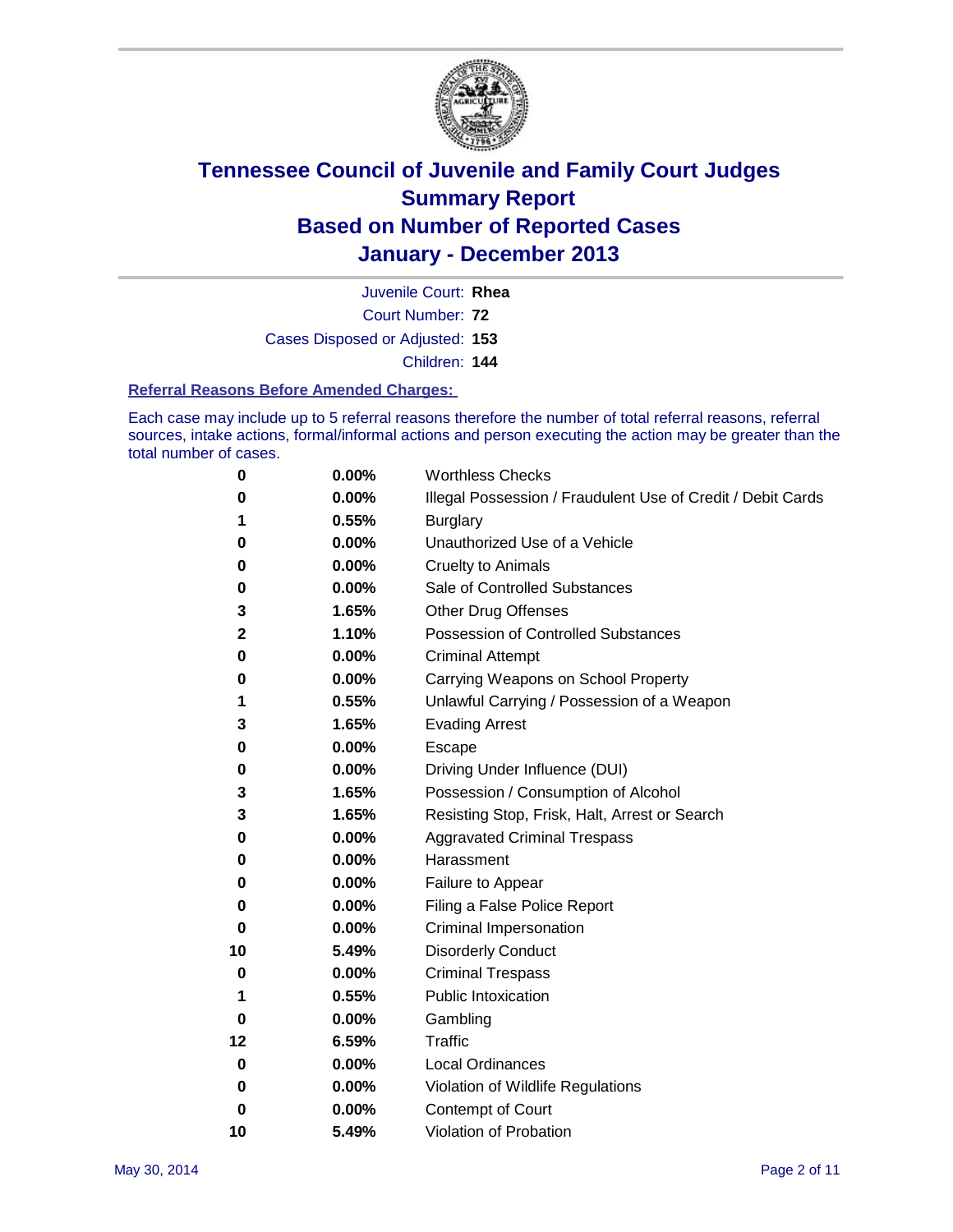

Court Number: **72** Juvenile Court: **Rhea** Cases Disposed or Adjusted: **153** Children: **144**

#### **Referral Reasons Before Amended Charges:**

Each case may include up to 5 referral reasons therefore the number of total referral reasons, referral sources, intake actions, formal/informal actions and person executing the action may be greater than the total number of cases.

| 0            | $0.00\%$ | Violation of Aftercare                |
|--------------|----------|---------------------------------------|
| 10           | 5.49%    | Unruly Behavior                       |
| 27           | 14.84%   | Truancy                               |
| 11           | 6.04%    | In-State Runaway                      |
| 0            | 0.00%    | Out-of-State Runaway                  |
| 1            | 0.55%    | Possession of Tobacco Products        |
| 0            | 0.00%    | Violation of a Valid Court Order      |
| $\mathbf{2}$ | 1.10%    | <b>Violation of Curfew</b>            |
| 0            | $0.00\%$ | Sexually Abused Child                 |
| 0            | 0.00%    | <b>Physically Abused Child</b>        |
| $\mathbf{2}$ | 1.10%    | Dependency / Neglect                  |
| 0            | 0.00%    | <b>Termination of Parental Rights</b> |
| 0            | 0.00%    | Violation of Pretrial Diversion       |
| 0            | 0.00%    | Violation of Informal Adjustment      |
| 0            | 0.00%    | <b>Judicial Review</b>                |
| 0            | 0.00%    | <b>Administrative Review</b>          |
| 0            | 0.00%    | <b>Foster Care Review</b>             |
| 36           | 19.78%   | Custody                               |
| 13           | 7.14%    | Visitation                            |
| 0            | 0.00%    | Paternity / Legitimation              |
| 0            | 0.00%    | <b>Child Support</b>                  |
| 0            | 0.00%    | <b>Request for Medical Treatment</b>  |
| 0            | 0.00%    | Consent to Marry                      |
| 6            | 3.30%    | Other                                 |
| 182          | 100.00%  | <b>Total Referrals</b>                |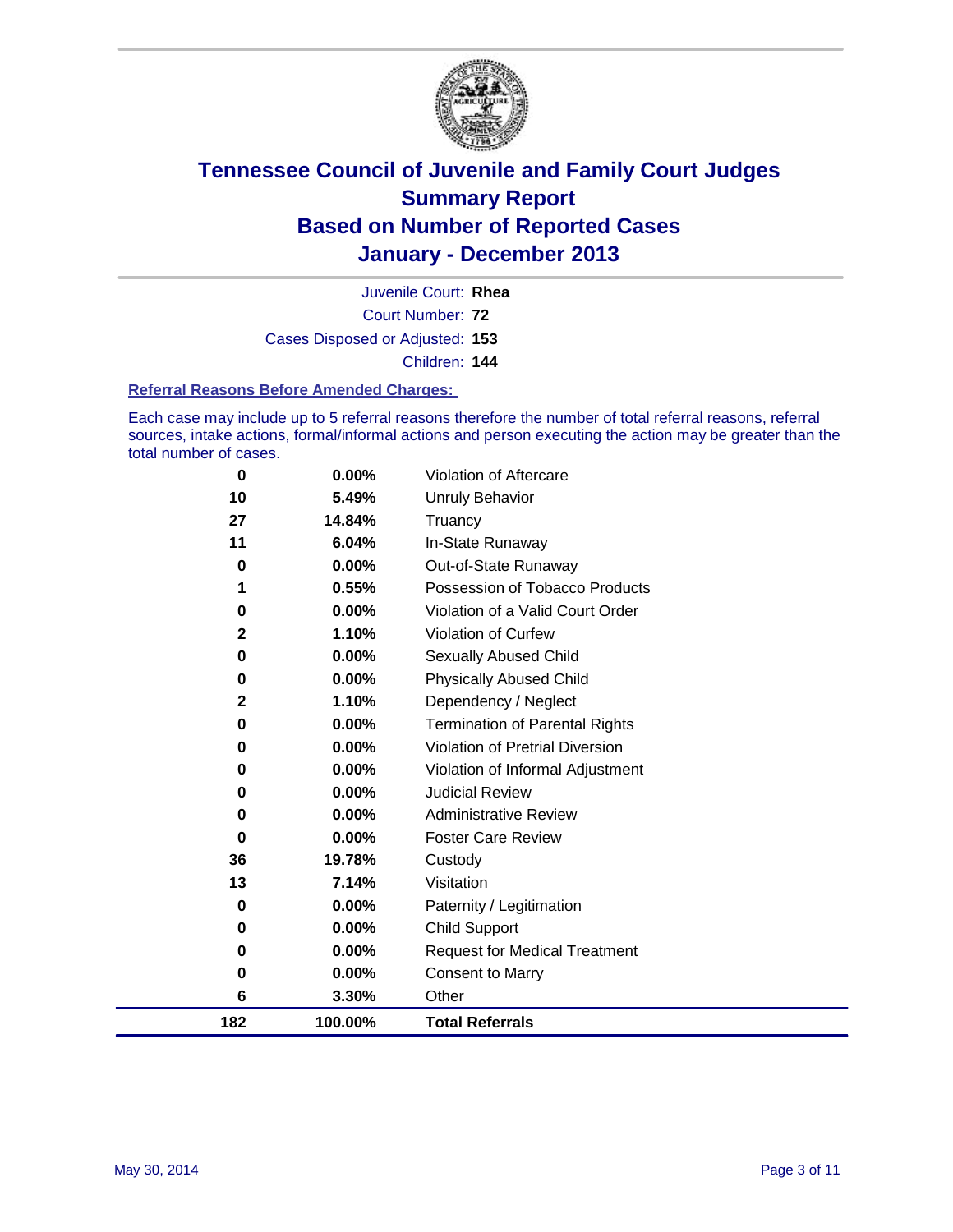

|                            |                                 | Juvenile Court: Rhea              |
|----------------------------|---------------------------------|-----------------------------------|
|                            |                                 | Court Number: 72                  |
|                            | Cases Disposed or Adjusted: 153 |                                   |
|                            |                                 | Children: 144                     |
| <b>Referral Sources: 1</b> |                                 |                                   |
| 77                         | 42.31%                          | Law Enforcement                   |
| 37                         | 20.33%                          | Parents                           |
| 20                         | 10.99%                          | <b>Relatives</b>                  |
| 0                          | 0.00%                           | Self                              |
| 30                         | 16.48%                          | School                            |
| 0                          | 0.00%                           | <b>CSA</b>                        |
| 7                          | 3.85%                           | <b>DCS</b>                        |
| 0                          | 0.00%                           | <b>Other State Department</b>     |
| 0                          | 0.00%                           | <b>District Attorney's Office</b> |
| 9                          | 4.95%                           | <b>Court Staff</b>                |
| 0                          | 0.00%                           | Social Agency                     |
| 0                          | 0.00%                           | <b>Other Court</b>                |
| 0                          | 0.00%                           | Victim                            |
| 1                          | 0.55%                           | Child & Parent                    |
| 0                          | 0.00%                           | Hospital                          |
| 0                          | 0.00%                           | Unknown                           |
| 1                          | 0.55%                           | Other                             |
| 182                        | 100.00%                         | <b>Total Referral Sources</b>     |

### **Age of Child at Referral: 2**

| 144 | 100.00%  | <b>Total Child Count</b> |
|-----|----------|--------------------------|
| 0   | $0.00\%$ | <b>Unknown</b>           |
| 1   | 0.69%    | Ages 19 and Over         |
| 28  | 19.44%   | Ages 17 through 18       |
| 32  | 22.22%   | Ages 15 through 16       |
| 18  | 12.50%   | Ages 13 through 14       |
| 12  | 8.33%    | Ages 11 through 12       |
| 53  | 36.81%   | Ages 10 and Under        |
|     |          |                          |

<sup>1</sup> If different than number of Referral Reasons (182), verify accuracy of your court's data.

<sup>2</sup> One child could be counted in multiple categories, verify accuracy of your court's data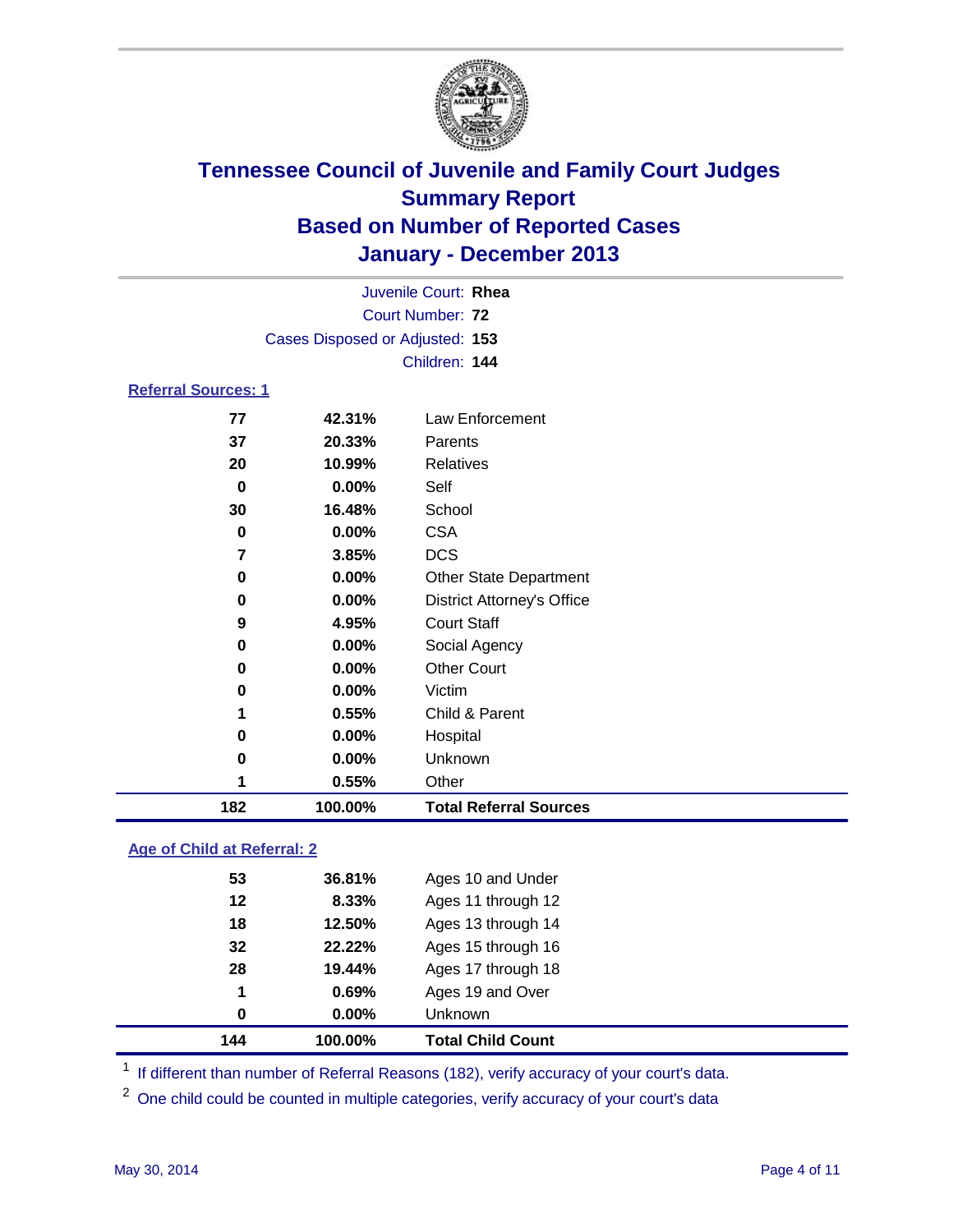

|                                         |                                 | Juvenile Court: Rhea     |
|-----------------------------------------|---------------------------------|--------------------------|
|                                         |                                 | Court Number: 72         |
|                                         | Cases Disposed or Adjusted: 153 |                          |
|                                         |                                 | Children: 144            |
| Sex of Child: 1                         |                                 |                          |
| 78                                      | 54.17%                          | Male                     |
| 65                                      | 45.14%                          | Female                   |
| 1                                       | 0.69%                           | Unknown                  |
| 144                                     | 100.00%                         | <b>Total Child Count</b> |
| Race of Child: 1                        |                                 |                          |
| 127                                     | 88.19%                          | White                    |
| 6                                       | 4.17%                           | African American         |
| 0                                       | 0.00%                           | Native American          |
| 0                                       | 0.00%                           | Asian                    |
| 6                                       | 4.17%                           | Mixed                    |
| 5                                       | 3.47%                           | Unknown                  |
| 144                                     | 100.00%                         | <b>Total Child Count</b> |
| <b>Hispanic Origin: 1</b>               |                                 |                          |
| $6\phantom{1}6$                         | 4.17%                           | Yes                      |
| 131                                     | 90.97%                          | <b>No</b>                |
| 7                                       | 4.86%                           | Unknown                  |
| 144                                     | 100.00%                         | <b>Total Child Count</b> |
| <b>School Enrollment of Children: 1</b> |                                 |                          |
| 121                                     | 84.03%                          | Yes                      |
| 21                                      | 14.58%                          | <b>No</b>                |
| $\overline{\mathbf{2}}$                 | 1.39%                           | Unknown                  |
| 144                                     | 100.00%                         | <b>Total Child Count</b> |

One child could be counted in multiple categories, verify accuracy of your court's data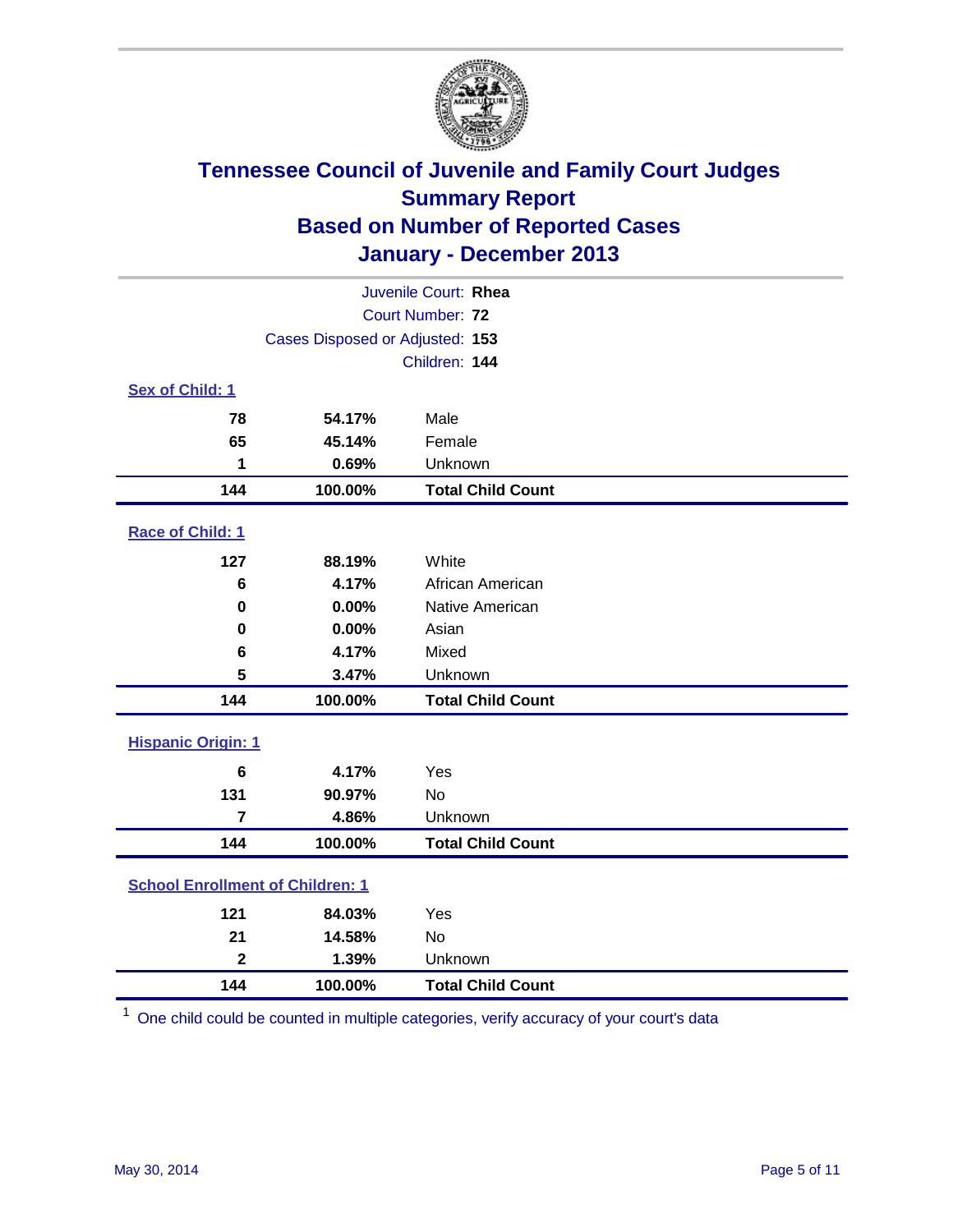

| Juvenile Court: Rhea                                                       |  |
|----------------------------------------------------------------------------|--|
| Court Number: 72                                                           |  |
| Cases Disposed or Adjusted: 153                                            |  |
| Children: 144                                                              |  |
| and Alberta and a constant of Alberta and Theory of The Company of Alberta |  |

### **Living Arrangement of Child at Time of Referral: 1**

| 144          | 100.00%  | <b>Total Child Count</b>     |
|--------------|----------|------------------------------|
| 6            | 4.17%    | Other                        |
| 3            | 2.08%    | Unknown                      |
| 0            | $0.00\%$ | Independent                  |
| 0            | 0.00%    | In an Institution            |
| 0            | $0.00\%$ | In a Residential Center      |
| 0            | $0.00\%$ | In a Group Home              |
| 3            | 2.08%    | With Foster Family           |
| 0            | 0.00%    | <b>With Adoptive Parents</b> |
| 29           | 20.14%   | <b>With Relatives</b>        |
| 15           | 10.42%   | With Father                  |
| 65           | 45.14%   | <b>With Mother</b>           |
| 5            | 3.47%    | With Mother and Stepfather   |
| $\mathbf{2}$ | $1.39\%$ | With Father and Stepmother   |
| 16           | 11.11%   | With Both Biological Parents |
|              |          |                              |

### **Type of Detention: 2**

| 153 | 100.00%  | <b>Total Detention Count</b> |  |
|-----|----------|------------------------------|--|
| 0   | 0.00%    | Other                        |  |
| 115 | 75.16%   | Does Not Apply               |  |
| 0   | $0.00\%$ | <b>Unknown</b>               |  |
| 0   | $0.00\%$ | <b>Psychiatric Hospital</b>  |  |
| 0   | $0.00\%$ | Jail - No Separation         |  |
| 0   | $0.00\%$ | Jail - Partial Separation    |  |
| 0   | $0.00\%$ | Jail - Complete Separation   |  |
| 38  | 24.84%   | Juvenile Detention Facility  |  |
| 0   | $0.00\%$ | Non-Secure Placement         |  |
|     |          |                              |  |

<sup>1</sup> One child could be counted in multiple categories, verify accuracy of your court's data

If different than number of Cases (153) verify accuracy of your court's data.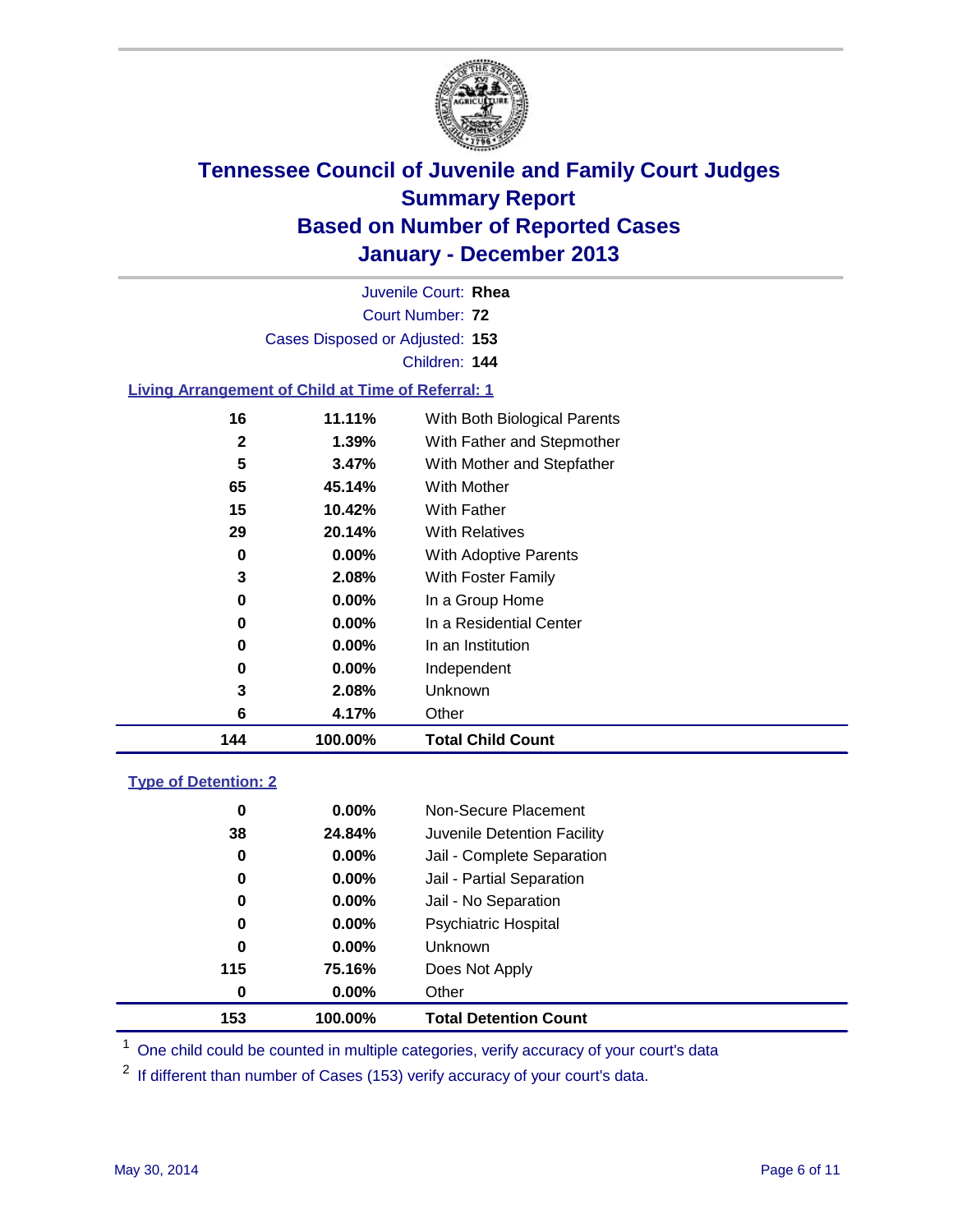

|                                                    |                                 | Juvenile Court: Rhea                 |
|----------------------------------------------------|---------------------------------|--------------------------------------|
|                                                    |                                 | Court Number: 72                     |
|                                                    | Cases Disposed or Adjusted: 153 |                                      |
|                                                    |                                 | Children: 144                        |
| <b>Placement After Secure Detention Hearing: 1</b> |                                 |                                      |
| 38                                                 | 24.84%                          | Returned to Prior Living Arrangement |
| 0                                                  | 0.00%                           | Juvenile Detention Facility          |
| 0                                                  | 0.00%                           | Jail                                 |
| 0                                                  | 0.00%                           | Shelter / Group Home                 |
| 0                                                  | 0.00%                           | <b>Foster Family Home</b>            |
| 0                                                  | 0.00%                           | Psychiatric Hospital                 |
| 0                                                  | 0.00%                           | Unknown                              |
| 115                                                | 75.16%                          | Does Not Apply                       |
| $\mathbf 0$                                        | 0.00%                           | Other                                |
| 153                                                | 100.00%                         | <b>Total Placement Count</b>         |
| <b>Intake Actions: 2</b>                           |                                 |                                      |
|                                                    |                                 |                                      |
| 178                                                | 97.80%                          | <b>Petition Filed</b>                |
| 0                                                  | 0.00%                           | <b>Motion Filed</b>                  |
| 4                                                  | 2.20%                           | <b>Citation Processed</b>            |
| 0                                                  | 0.00%                           | Notification of Paternity Processed  |
| $\bf{0}$                                           | 0.00%                           | Scheduling of Judicial Review        |
| 0                                                  | 0.00%                           | Scheduling of Administrative Review  |
| 0                                                  | 0.00%                           | Scheduling of Foster Care Review     |
| 0                                                  | 0.00%                           | Unknown                              |
| 0                                                  | 0.00%                           | Does Not Apply                       |
| 0                                                  | 0.00%                           | Other                                |
|                                                    |                                 |                                      |

<sup>1</sup> If different than number of Cases (153) verify accuracy of your court's data.

<sup>2</sup> If different than number of Referral Reasons (182), verify accuracy of your court's data.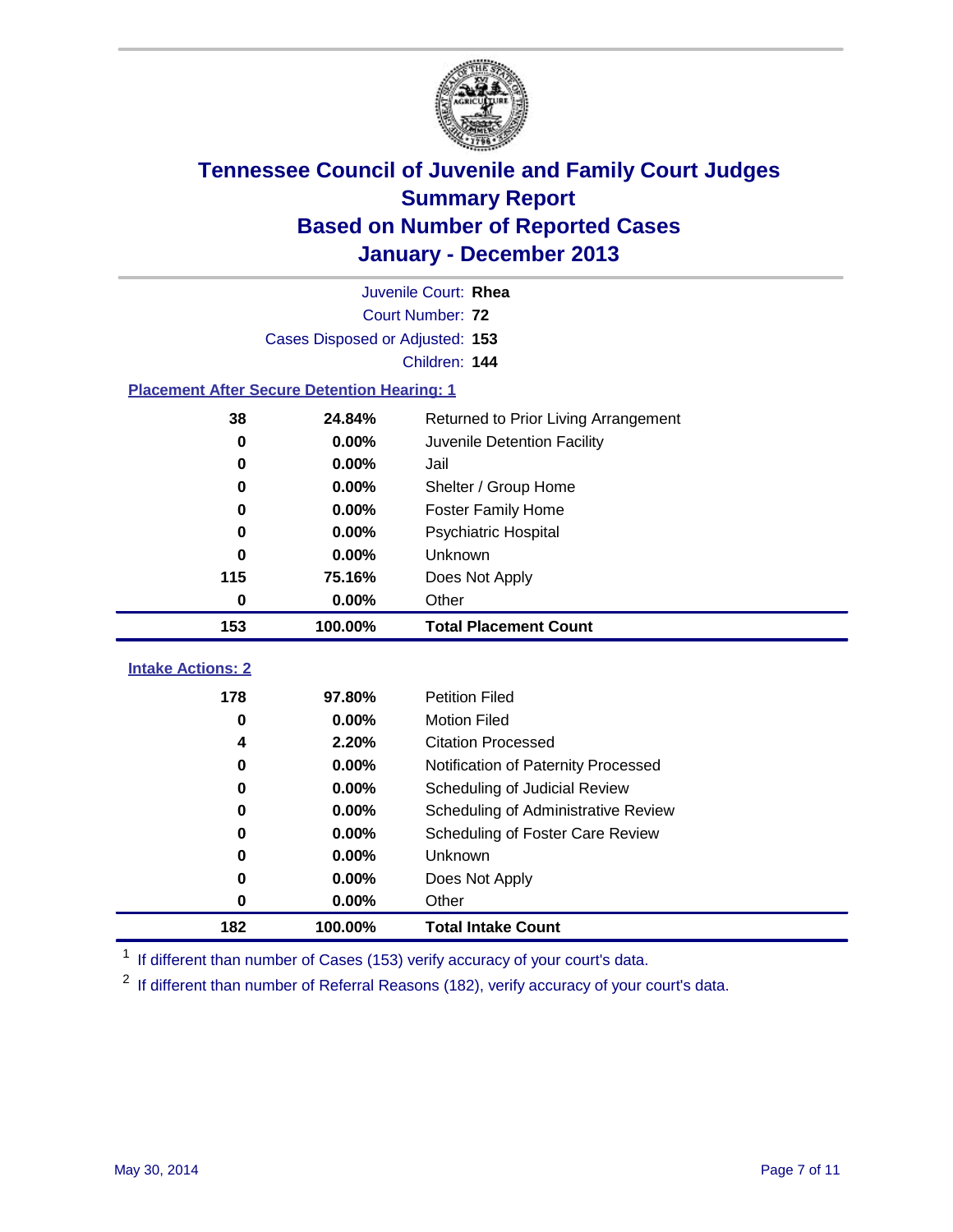

Court Number: **72** Juvenile Court: **Rhea** Cases Disposed or Adjusted: **153** Children: **144**

### **Last Grade Completed by Child: 1**

| 13       | 9.03%   | Too Young for School     |
|----------|---------|--------------------------|
| 1        | 0.69%   | Preschool                |
| $\bf{0}$ | 0.00%   | Kindergarten             |
| 1        | 0.69%   | 1st Grade                |
| 0        | 0.00%   | 2nd Grade                |
| $\bf{0}$ | 0.00%   | 3rd Grade                |
| 1        | 0.69%   | 4th Grade                |
| 0        | 0.00%   | 5th Grade                |
| $\bf{0}$ | 0.00%   | 6th Grade                |
| 3        | 2.08%   | 7th Grade                |
| 3        | 2.08%   | 8th Grade                |
| 5        | 3.47%   | 9th Grade                |
| 5        | 3.47%   | 10th Grade               |
| 10       | 6.94%   | 11th Grade               |
| 0        | 0.00%   | 12th Grade               |
| $\bf{0}$ | 0.00%   | Non-Graded Special Ed    |
| 1        | 0.69%   | <b>GED</b>               |
| 1        | 0.69%   | Graduated                |
| 0        | 0.00%   | Never Attended School    |
| 94       | 65.28%  | Unknown                  |
| 6        | 4.17%   | Other                    |
| 144      | 100.00% | <b>Total Child Count</b> |

| <b>Enrolled in Special Education: 1</b> |  |
|-----------------------------------------|--|
|                                         |  |

| 55<br>144 | 38.19%<br>100.00% | Unknown<br><b>Total Child Count</b> |  |
|-----------|-------------------|-------------------------------------|--|
| 88        | 61.11%            | No                                  |  |
|           | 0.69%             | Yes                                 |  |

One child could be counted in multiple categories, verify accuracy of your court's data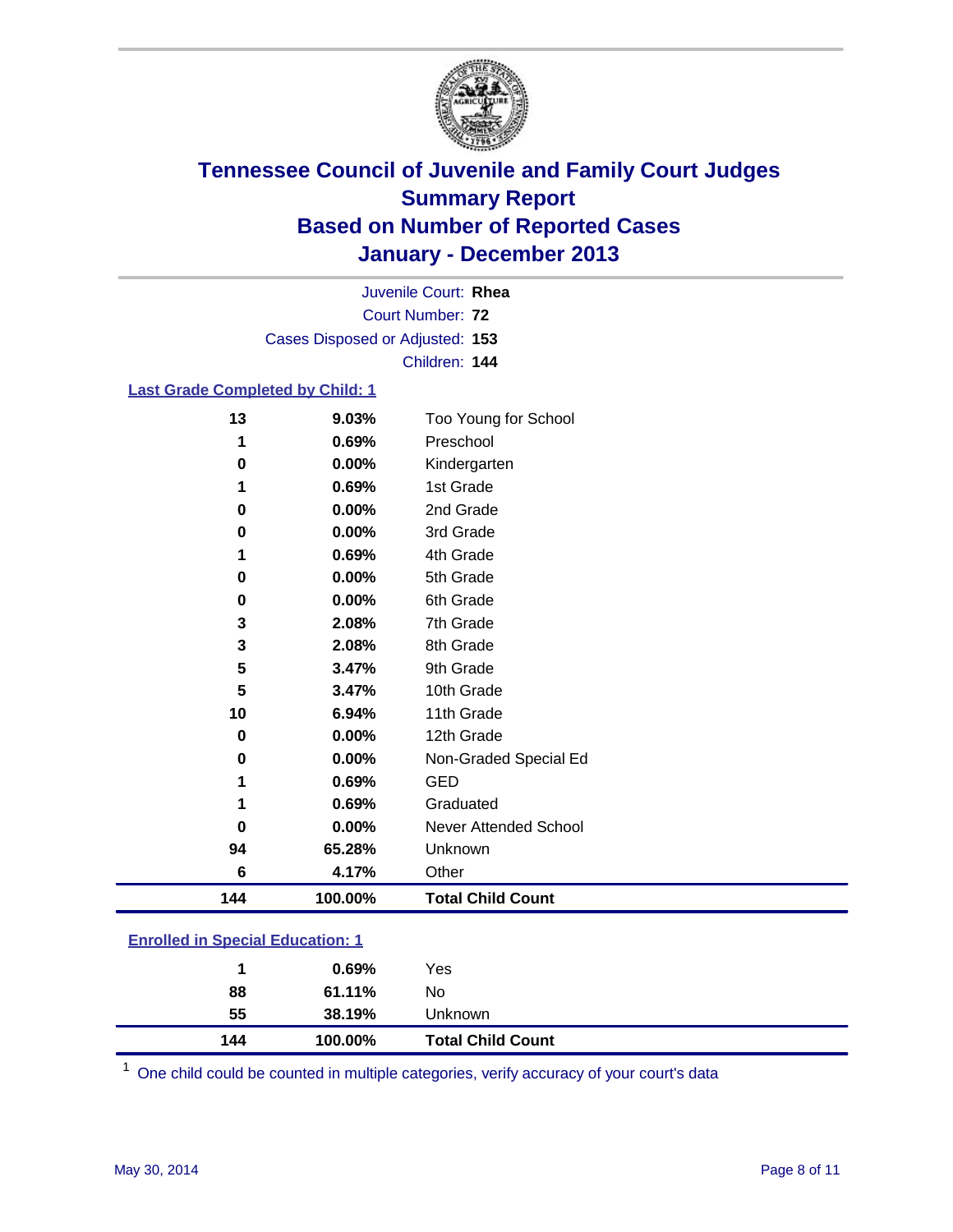

|                              |                                 | Juvenile Court: Rhea      |
|------------------------------|---------------------------------|---------------------------|
|                              |                                 | Court Number: 72          |
|                              | Cases Disposed or Adjusted: 153 |                           |
|                              |                                 | Children: 144             |
| <b>Action Executed By: 1</b> |                                 |                           |
| 182                          | 100.00%                         | Judge                     |
| 0                            | $0.00\%$                        | Magistrate                |
| $\bf{0}$                     | $0.00\%$                        | <b>YSO</b>                |
| 0                            | $0.00\%$                        | Other                     |
| 0                            | $0.00\%$                        | Unknown                   |
| 182                          | 100.00%                         | <b>Total Action Count</b> |

### **Formal / Informal Actions: 1**

| 14           | 7.69%    | Dismissed                                        |
|--------------|----------|--------------------------------------------------|
| 1            | 0.55%    | Retired / Nolle Prosequi                         |
| 34           | 18.68%   | <b>Complaint Substantiated Delinquent</b>        |
| 12           | 6.59%    | <b>Complaint Substantiated Status Offender</b>   |
| $\mathbf{2}$ | 1.10%    | <b>Complaint Substantiated Dependent/Neglect</b> |
| 0            | $0.00\%$ | <b>Complaint Substantiated Abused</b>            |
| 0            | $0.00\%$ | <b>Complaint Substantiated Mentally III</b>      |
| $\mathbf{2}$ | 1.10%    | Informal Adjustment                              |
| $\mathbf{2}$ | 1.10%    | <b>Pretrial Diversion</b>                        |
| 0            | $0.00\%$ | <b>Transfer to Adult Court Hearing</b>           |
| 0            | $0.00\%$ | Charges Cleared by Transfer to Adult Court       |
| 29           | 15.93%   | Special Proceeding                               |
| 16           | 8.79%    | <b>Review Concluded</b>                          |
| 70           | 38.46%   | Case Held Open                                   |
| 0            | $0.00\%$ | Other                                            |
| 0            | $0.00\%$ | <b>Unknown</b>                                   |
| 182          | 100.00%  | <b>Total Action Count</b>                        |

<sup>1</sup> If different than number of Referral Reasons (182), verify accuracy of your court's data.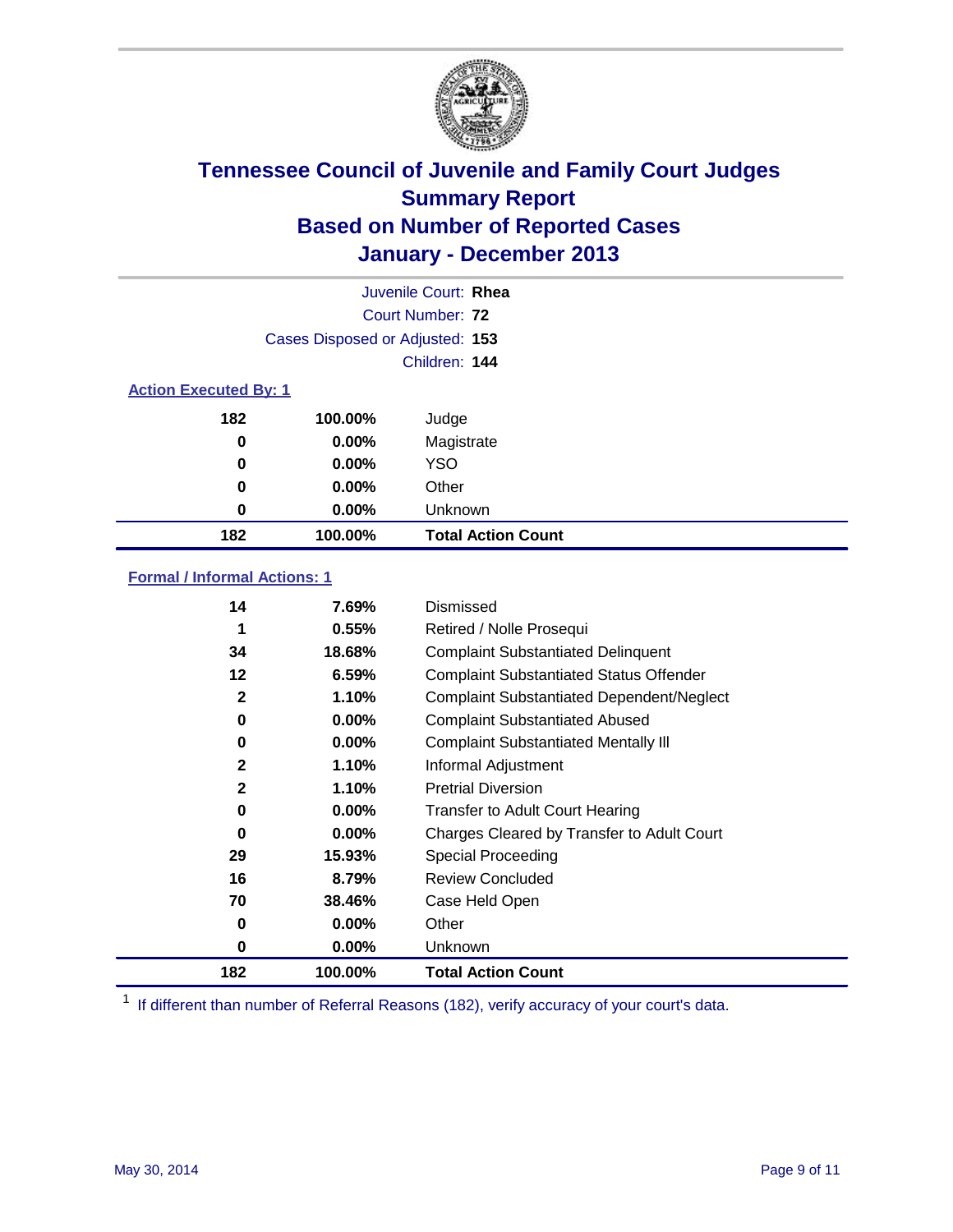

|                       |                                 | Juvenile Court: Rhea                                  |
|-----------------------|---------------------------------|-------------------------------------------------------|
|                       |                                 | <b>Court Number: 72</b>                               |
|                       | Cases Disposed or Adjusted: 153 |                                                       |
|                       |                                 | Children: 144                                         |
| <b>Case Outcomes:</b> |                                 | There can be multiple outcomes for one child or case. |
| 15                    | 5.86%                           | <b>Case Dismissed</b>                                 |
| 0                     | 0.00%                           | Case Retired or Nolle Prosequi                        |
| 56                    | 21.88%                          | Warned / Counseled                                    |
| 70                    | 27.34%                          | Held Open For Review                                  |
| 19                    | 7.42%                           | Supervision / Probation to Juvenile Court             |
| 0                     | 0.00%                           | <b>Probation to Parents</b>                           |
| 4                     | 1.56%                           | Referral to Another Entity for Supervision / Service  |
| 2                     | 0.78%                           | Referred for Mental Health Counseling                 |
| $\mathbf 2$           | 0.78%                           | Referred for Alcohol and Drug Counseling              |
| 0                     | 0.00%                           | <b>Referred to Alternative School</b>                 |
| 0                     | 0.00%                           | Referred to Private Child Agency                      |
| 1                     | 0.39%                           | Referred to Defensive Driving School                  |
| 0                     | 0.00%                           | Referred to Alcohol Safety School                     |
| 0                     | 0.00%                           | Referred to Juvenile Court Education-Based Program    |
| 1                     | 0.39%                           | Driver's License Held Informally                      |
| 0                     | 0.00%                           | <b>Voluntary Placement with DMHMR</b>                 |
| 0                     | 0.00%                           | Private Mental Health Placement                       |
| 0                     | 0.00%                           | <b>Private MR Placement</b>                           |
| 1                     | 0.39%                           | Placement with City/County Agency/Facility            |
| 2                     | 0.78%                           | Placement with Relative / Other Individual            |
| 3                     | 1.17%                           | Fine                                                  |
| 4                     | 1.56%                           | <b>Public Service</b>                                 |
| 1                     | 0.39%                           | Restitution                                           |
| 0                     | 0.00%                           | <b>Runaway Returned</b>                               |
| 1                     | 0.39%                           | No Contact Order                                      |
| 0                     | 0.00%                           | Injunction Other than No Contact Order                |
| 2                     | 0.78%                           | <b>House Arrest</b>                                   |
| 0                     | 0.00%                           | <b>Court Defined Curfew</b>                           |
| 0                     | 0.00%                           | Dismissed from Informal Adjustment                    |
| 0                     | 0.00%                           | <b>Dismissed from Pretrial Diversion</b>              |
| 0                     | 0.00%                           | Released from Probation                               |
| 0                     | 0.00%                           | <b>Transferred to Adult Court</b>                     |
| 0                     | $0.00\%$                        | <b>DMHMR Involuntary Commitment</b>                   |